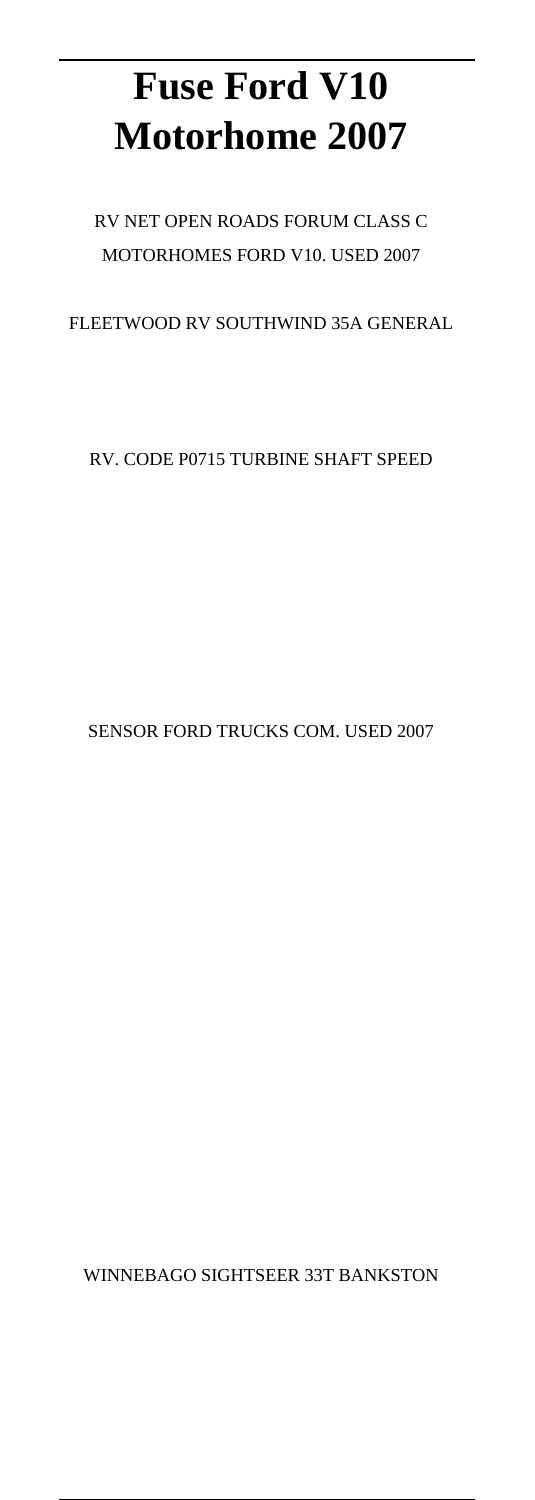PUMP WOES FORD TRUCK. RV NET OPEN ROADS FORUM TECH ISSUES FORD 6 8L V10 OIL. OUR GAS RV MPG  $\hat{a}\in$ " FLEETWOOD BOUNDER WITH FORD V10. PARTS VEHICLES OPM. USED 2007 FOUR WINDS RV MAJESTIC 28A GENERAL RV

## **RV Net Open Roads Forum Class C Motorhomes Ford V10**

May 2nd, 2018 - Hi everyone we are still looking for our RV I just had someone tell me that the Ford V10 engines are trouble Anyone have any imput for me please 0''**Used 2007 Fleetwood RV Southwind 35A General RV**

March 31st, 2018 - This 2007 Southwind 35A by Fleetwood RV Features Triple Slides Rear Queen Bed Slide w Nightstands Wardrobe Utility Cabinet TV Overhead Stool 128891'

'**Code P0715 Turbine Shaft Speed Sensor Ford Trucks Com May 1st, 2018 - 1997 2006 Expedition Amp Navigator 1997 2002 And 2003 2006 Ford Expedition And Lincoln Navigator Discussion**'

'**Used 2007 Winnebago Sightseer 33T Bankston Motor Homes** April 29th, 2018 - Single Slide Queen Bed Wardrobe Shirt Closet Nightstand Below Medicine Cabinet Shower Wardrobe Cabinet Refrigerator Double Kitchen Sink Booth 206019'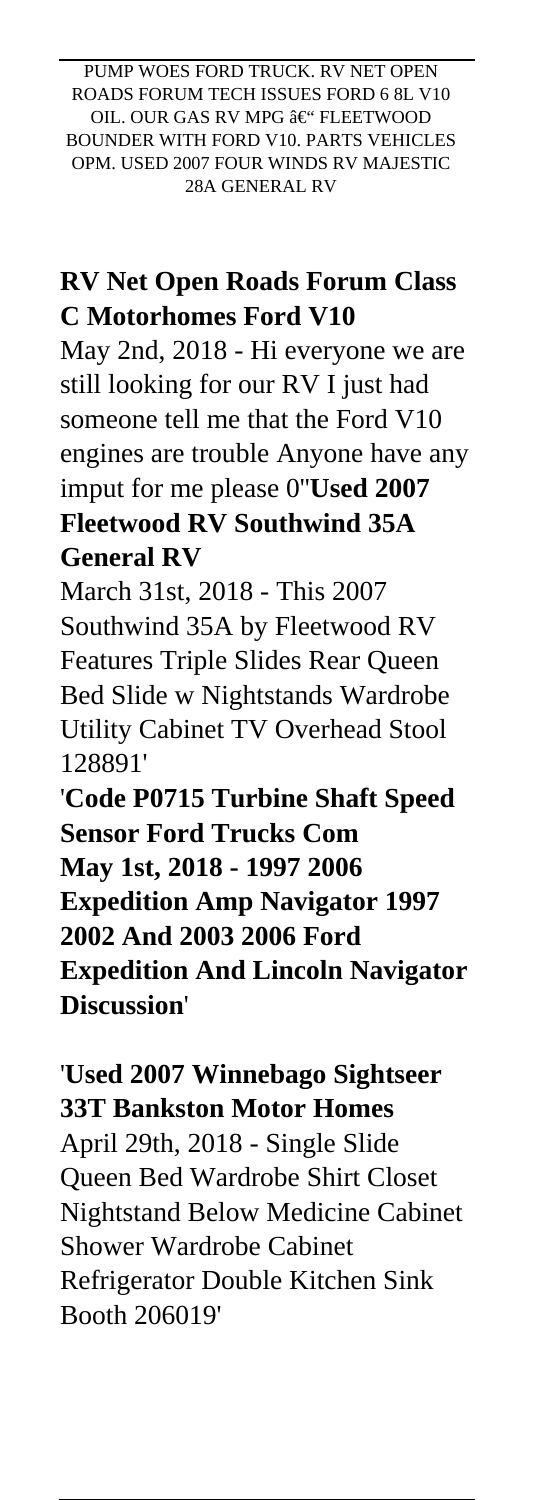'**1989 E350 MOTORHOME FUEL PUMP WOES FORD TRUCK MAY 6TH, 2018 - 1968 2013 FULL SIZE VANS 1989 E350 MOTORHOME FUEL PUMP WOES I M TRYING TO FIX THIS RV FOR A FRIEND THEY CLAIM THEY WERE USING THE GENERATOR**' '**RV Net Open Roads Forum Tech Issues Ford 6 8L V10 oil** May 2nd, 2018 - Posted By Rebel4x4 on 05 16 10 11 02am I couldn t find this when I searched on here Anyone know the oil capacity with filter of a Ford 6 8L V10 It s in a 1999 National Class A motorhome"**Our Gas RV MPG** – **Fleetwood Bounder with Ford V10** November 4th, 2015 - Hello my girlfriend and I recently purchased a 1996 Fleetwood Bounder 34F motorhome with the Triton V10 engine and 3 speed overdrive automatic transmission over all the RV is in very good shape and our first trip and shakedown was this past weekend going up to Boyne Mountain Michigan'

#### '**PARTS VEHICLES OPM**

MAY 1ST, 2018 - ALL PARTS VEHICLES BELOW STOCK NAME DESCRIPTION PRICE PHOTO GT HOT ITEMS CLICK NOW TO SEE GOODIES AND FAST SELLING PARTS GT 2147 2001 F250''**used 2007 four winds rv**